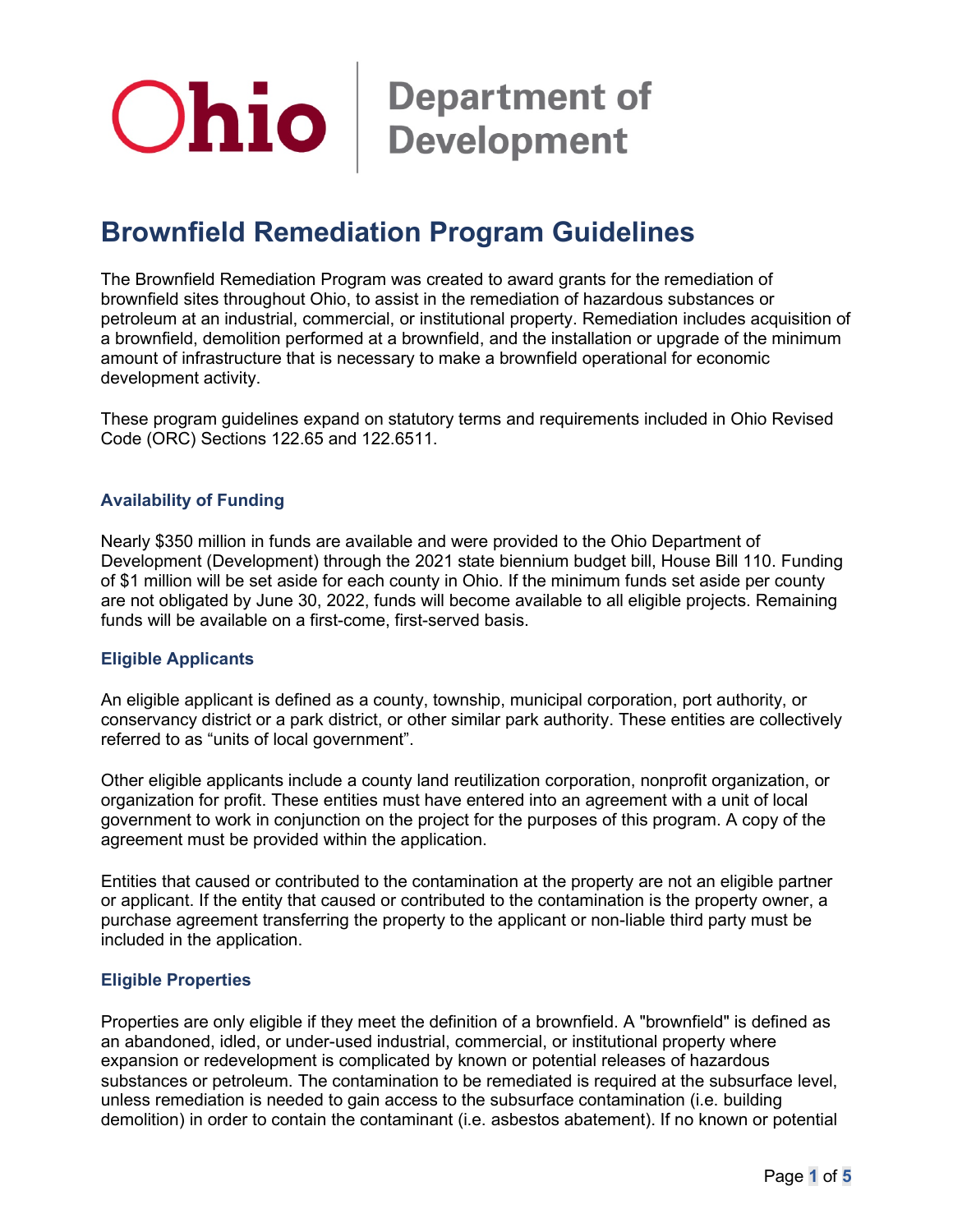releases of hazardous substances or petroleum are identified by a Phase I property assessment, but a building or structure with documented asbestos is present, the property is eligible to prevent a future release during planned demolition or renovation activities.

If the property is eligible for the Ohio Environmental Protection Agency's (OEPA) Voluntary Action Program (VAP), based on the substance on the property (i.e. petroleum or other hazardous contamination vs. asbestos contamination), the funds should be used to obtain a "Covenant-Not-To-Sue" from the OEPA. Properties that contain more than one parcel are eligible to apply as one property. The parcels must be contiguous. Parcels separated only by a street, alley or railroad track are considered contiguous. Additional parcels must meet the eligibility criteria outlined above.

The applicant must demonstrate that it possesses all necessary legal access to the property to complete the project. If the property or any portions of the property are subject to a lease agreement, the application must include a copy of the lease agreement or other agreement that provides the applicant with legal access to complete the project. An asbestos survey needs to be completed and included in an application if any demolition is intended to occur on the property.

# **Eligible Costs**

Applicants may apply for funds for "Assessment" or "Cleanup/remediation".

Assessment is defined as a phase I and phase II property assessment conducted in accordance with section [3746.04](https://codes.ohio.gov/ohio-revised-code/section-3746.04) of the ORC and/or an asbestos survey for an asbestos abatement. The maximum award available for assessment costs is \$300,000.

Cleanup/remediation is defined as any action to contain, remove, or dispose of hazardous substances at a brownfield. This includes the acquisition (limited to 10% of the total request, not to exceed the county auditor property value) of a brownfield, demolition performed at a brownfield and the installation or upgrade of the minimum amount of infrastructure that is necessary to make a brownfield operational for economic development activity. The maximum award available for cleanup/remediation costs is \$10 million.

Administrative costs (maximum of 10% of the total request) are for costs related to submitting reimbursement requests and submitting reporting information, as requested by Development. Administrative costs must adhere to all uniform cost guidance. The costs associated with the crafting of a "No-Further Action" or CNS report and the fee to OEPA are an eligible administrative cost.

Costs related to employing a certified professional are eligible.

Prevailing Wage Rates and Labor Standards: Applicants will comply with the provisions of ORC Sections 4115.03 to 4115.16, inclusive, as applicable, with respect to the payment of all mechanics and laborers employed in construction work financed with grant funds.

Total project awards are determined at Development's discretion.

# **Ineligible Costs**

Administrative costs related to application preparation and legal counsel related to the application or project implementation are not eligible.

Costs incurred prior to the grant agreement beginning date are not eligible.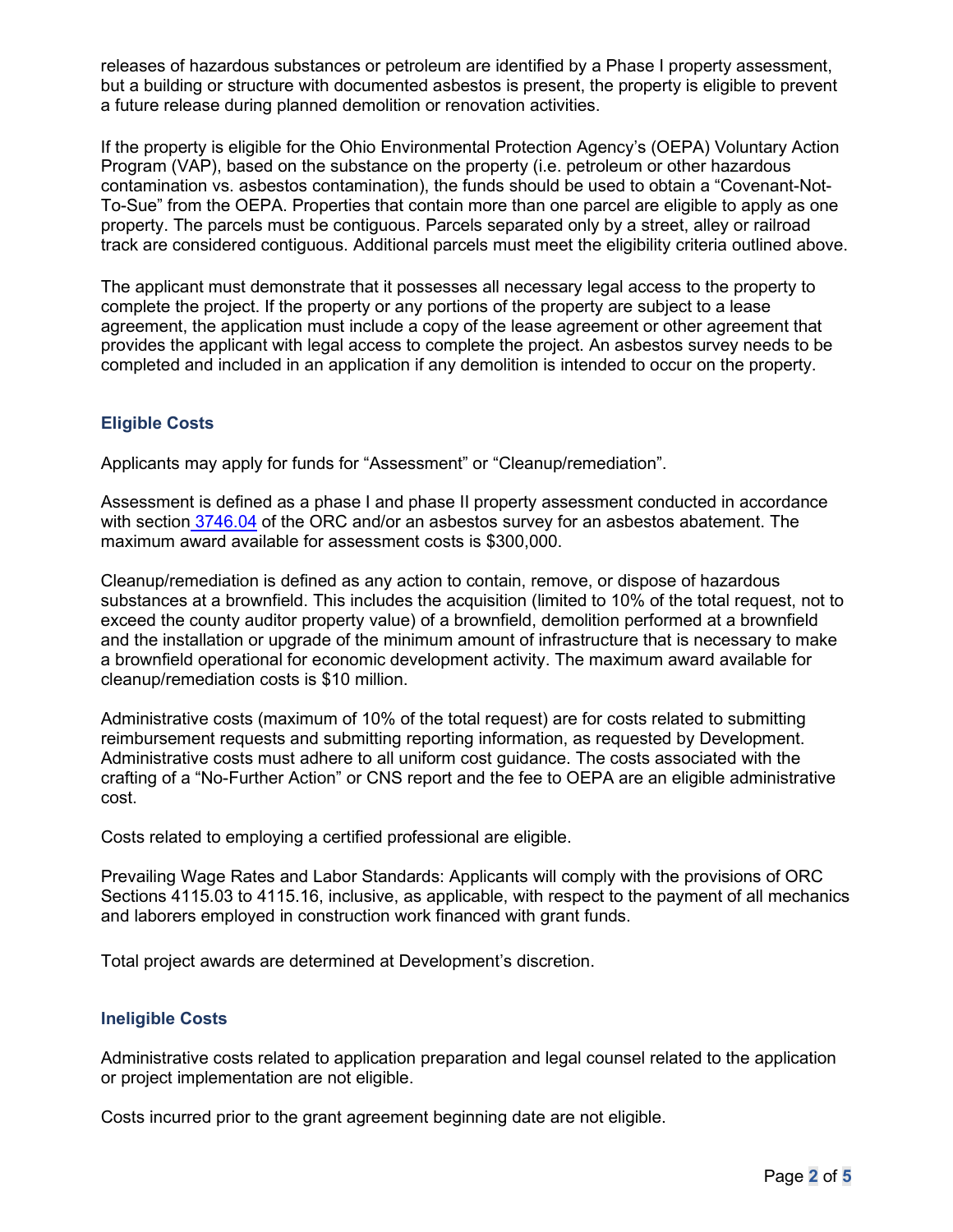Costs related to site clearance (i.e. clearing, grubbing, removing solid waste) are not eligible.

# **Matching Funds**

For projects awarded through the dedicated county portion (\$1 million set-aside), match is not required. For projects awarded outside of the county's dedicated portion, Development can only award up to 75% of the total project cost, with a maximum award of \$10 million. Match funds are funds that are used toward equivalent eligible costs. Acceptable sources of match funds may include local government, state government, federal government and by for-profit or nonprofit entities. If applicable, applicants must maintain the required minimum percent match throughout the project. If at the conclusion of the project, financial accounting indicates that the actual cost is less than the estimated, the applicant shall refund the amount necessary to maintain funding percentages in the grant agreement. Applicants are encouraged to submit an application including match funds if available.

For the purposes of this program, future in-kind costs can be considered as an eligible expense for match. Funds that were utilized previously, within the last two years may also be used for match.

# **Application Evaluation Criteria**

Applicants shall submit one application per property. Each application will be reviewed based on information received and will be screened for completeness and eligibility. If an application is determined to be incomplete, Development will contact the applicant and the applicant will have 14 business days to provide additional information.

# **Application Process**

Each county has been provided \$1 million in dedicated funding through June 30, 2022. Development will monitor applications, and after \$1 million in awards per county have been allocated, additional funding will be awarded through the remaining statewide program funds. As mentioned above, applications awarded after the county's dedicated portion must include match funds within the application. Development can only award up to 75% of the total project cost.

In order to access the application, individuals will be required to login using an existing OH|ID or create a new OH|ID, which provides users with secure access to state of Ohio services and programs. For more information on creating an OH|ID, please click [here.](https://ohid.ohio.gov/wps/portal/gov/ohid/create-account/create-account)

The application process for the program will occur in three rounds. Round one will be open upon the release of these guidelines, and the application will be available to submit until January 31, 2022. Development will review applications and award funding at the conclusion of round one. There can be more than \$1 million in requests from a county, but only the first \$1 million of awards do not require the ORC-mandated match requirements outlined above. Development will prioritize the \$1 million dedicated portion to first fund eligible projects that do not have a match available for the project.

If after the first round, the first \$1 million in awards have not been obligated, development will review what counties have not utilized their full \$1 million allocation of dedicated funds, and inform the respective Board of County Commissioners of the availability of funds prior to the second round. Round two will open on March 1, 2022, for those counties that still have funds from their dedicated set-aside available. Round two will conclude on April 30, 2022.

Round three will open on July 1, 2022, to utilize the remaining portion of the state funding if available, and will include portions of the county set-asides that were not expended in rounds one and two. Round three will remain open until September 30, 2022, or until funds have been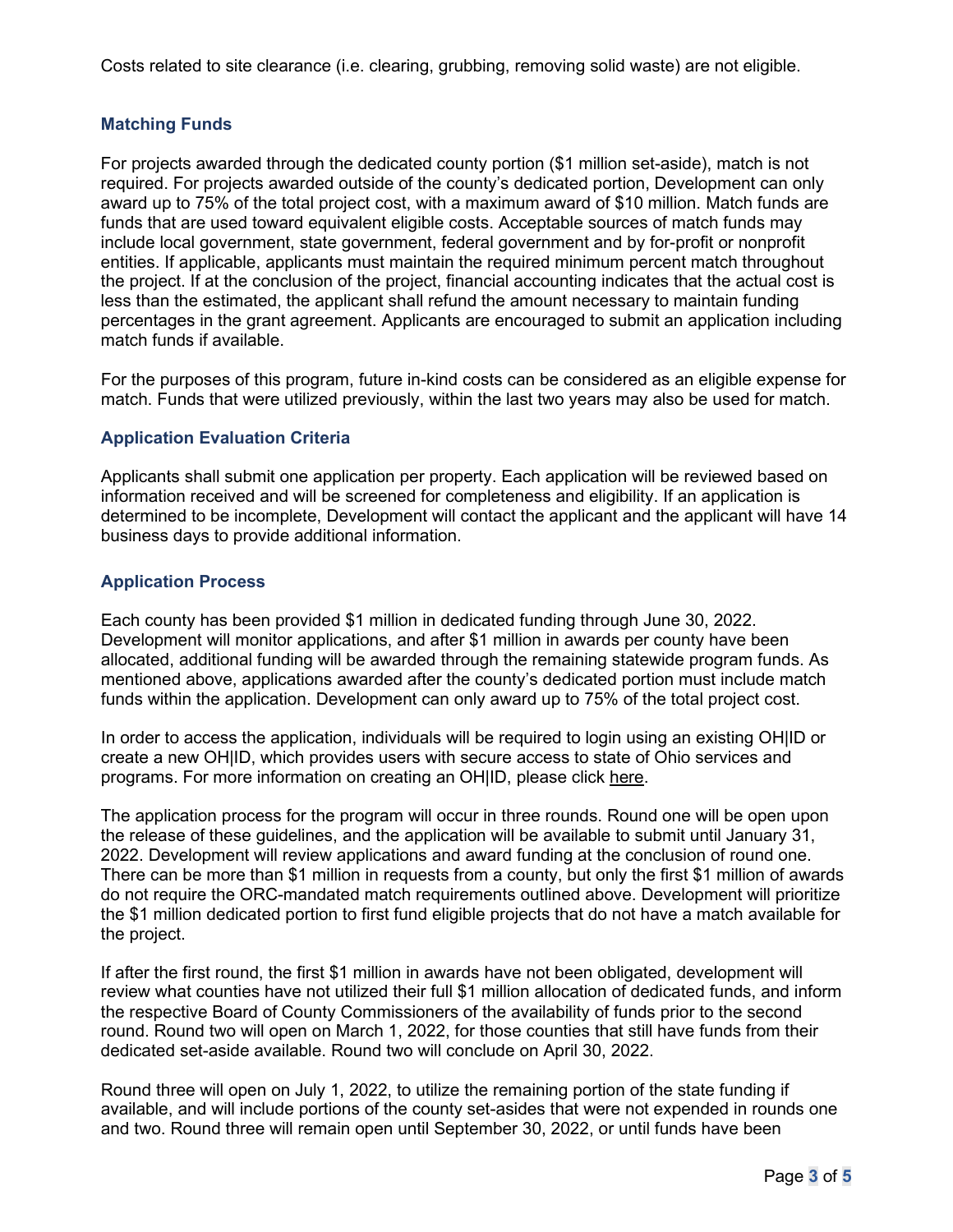depleted.

At the conclusion of each round, Development will review applications and award funds. Awarded funds outside of the dedicated county portion will be reviewed and awarded on a "first-come firstserved" basis, as dictated in ORC 122.65(C)(3).

Upon submission of a complete application, the applicant will receive an email from Development confirming that the application has been received. Submission of an application does not ensure the applicant will be awarded funds. Applications will be reviewed for completeness. Development may request additional information from the applicant. Applicants will have 10 business days from the date of the request to submit the requested information. If the additional information is not submitted within the requested timeframe, this may result in the application being determined ineligible for funding during that round. If Development determines that an application is ineligible the applicant will be notified that the application has not been accepted for funding during that round. The applicant may apply during subsequent rounds if funding remains available.

Awards will be given until funds are depleted. Awarded projects should commence activities within six months of receiving a fully executed agreement. Funds may be reallocated for projects that cannot comply.

Eligible applicants will be required to provide the following on each application:

- Federal Employer Identification Number (FEIN)
- Application type: assessment or cleanup/remediation
- Applicant contact information (indicate a primary contact)
- Project name
- Former project name(s)
- Name of property owner (if not applicant)
- Project location (city/village)
- County(ies) to be served
	- $\circ$  If more than one county, indicate primary county
- Indicate if the applicant has access to the property
- Description of current ownership access
- Indicate if the Median Household Income for the area is less than the state-wide average
- Indicate if the community unemployment rate is greater than the current state-wide average
- Indicate any other economically distressed criteria impacting the community served
- Project history
- Number of vacant structures
- Number of occupied structures
- Current conditions of structures
- Description of known or potential project impediments including VAP program eligibility.
- Information on property boundaries
- Identify if property boundaries are governed by a regulatory program other than VAP
- Description of demolition and/or cleanup activities proposed
- Project readiness including start and end date and project timeline
- Description of the redevelopment activities planned
- Number of anticipated new jobs
- Number of anticipated jobs retained
- Total project costs
- Total requested amount
- Project budget and match budget including sources
- Documentation (as applicable)
	- o Supporting resolution or ordinance
	- o Survey or plat map